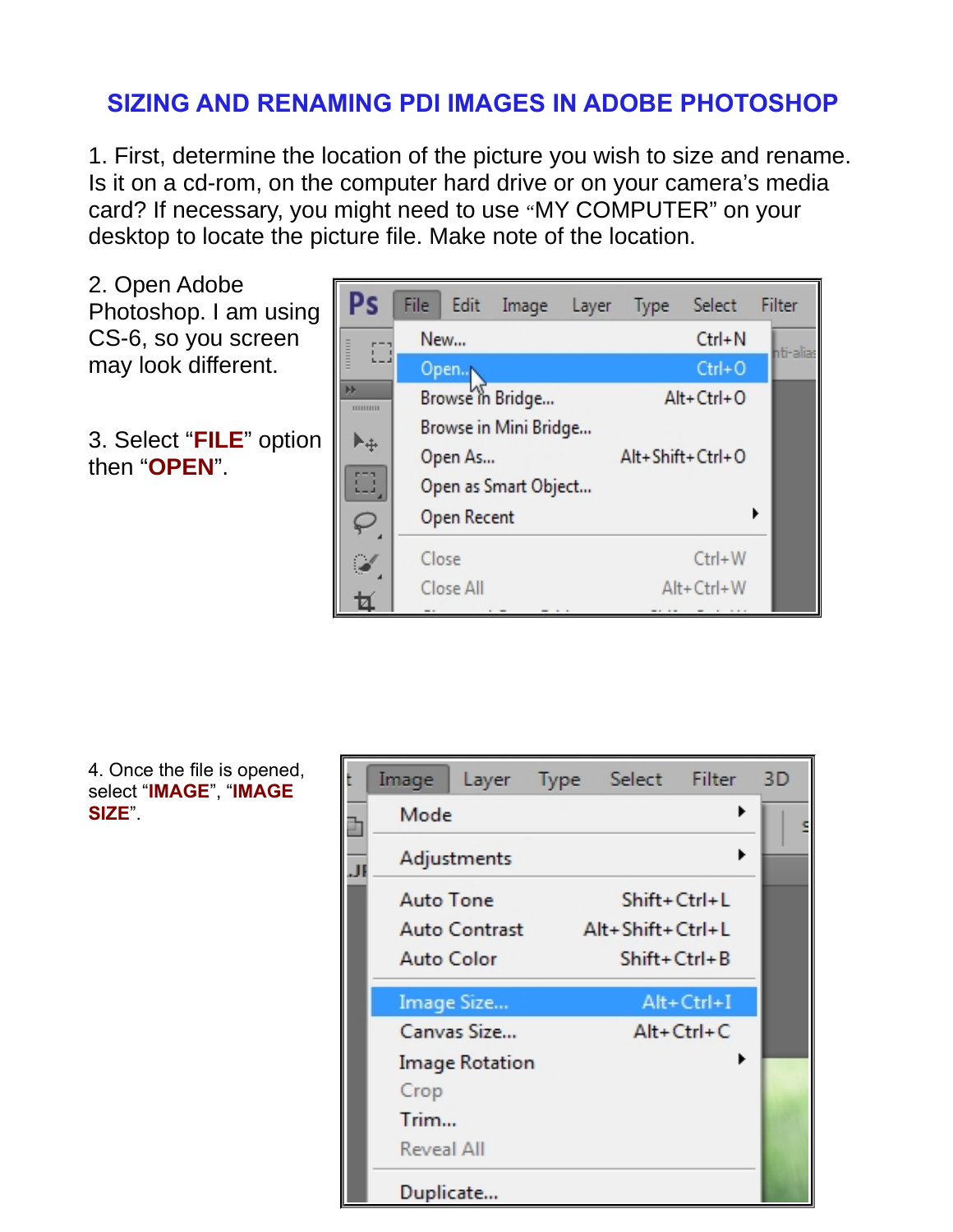5. Enter the size for the longest dimension, either WIDTH or HEIGHT as **1920 PIXELS.** Be sure the three boxes on the lower left of the menu are checked: **Scale Styles, Constrain Proportions and Resample Image.** Under Resample Image, be sure it is set to **Bicubic. Click on OK**

| <b>Image Size</b>                   |    |             |   |   | ×      |  |  |  |  |
|-------------------------------------|----|-------------|---|---|--------|--|--|--|--|
| Pixel Dimensions: 7.03M (was 68.7M) | OK |             |   |   |        |  |  |  |  |
| Width: 1920                         |    | Pixels      | G |   | Cancel |  |  |  |  |
| Height: 1280                        |    | Pixels      |   |   | Auto   |  |  |  |  |
| Document Size:                      |    |             |   |   |        |  |  |  |  |
| Width: 6.4                          |    | Inches      |   | ε |        |  |  |  |  |
| Height: 4.267                       |    | Inches      |   |   |        |  |  |  |  |
| Resolution: 300                     |    | Pixels/Inch |   |   |        |  |  |  |  |
| Scale Styles                        |    |             |   |   |        |  |  |  |  |
| Constrain Proportions               |    |             |   |   |        |  |  |  |  |
| Resample Image:                     |    |             |   |   |        |  |  |  |  |
| <b>Bicubic Automatic</b>            |    |             |   |   |        |  |  |  |  |
|                                     |    |             |   |   |        |  |  |  |  |
|                                     |    |             |   |   |        |  |  |  |  |

6. File Naming: File naming is the most important element to get your photos entered in the proper competition and category. If you are unsure what class you are competing in, consult the **PDI STATISTICS** on the **COMPETITION** page of the club web site.

NOTE: ALL DATA FIELDS MUST BE IN UPPER CASE AND SEPARATED BY COMMAS WITH NO SPACES BEFORE OR AFTER THE COMMAS!!!

For example, a COLOR image entered in Class "A" would be named as follows: **C,A,MY GREAT PICTURE,LASTNAME,FIRSTNAME.JPG**

For a BLACK & WHITE image entered in Class "AA" it should be named: **B,AA,MY FAVORITE IMAGE,LASTNAME,FIRSTNAME.JPG**